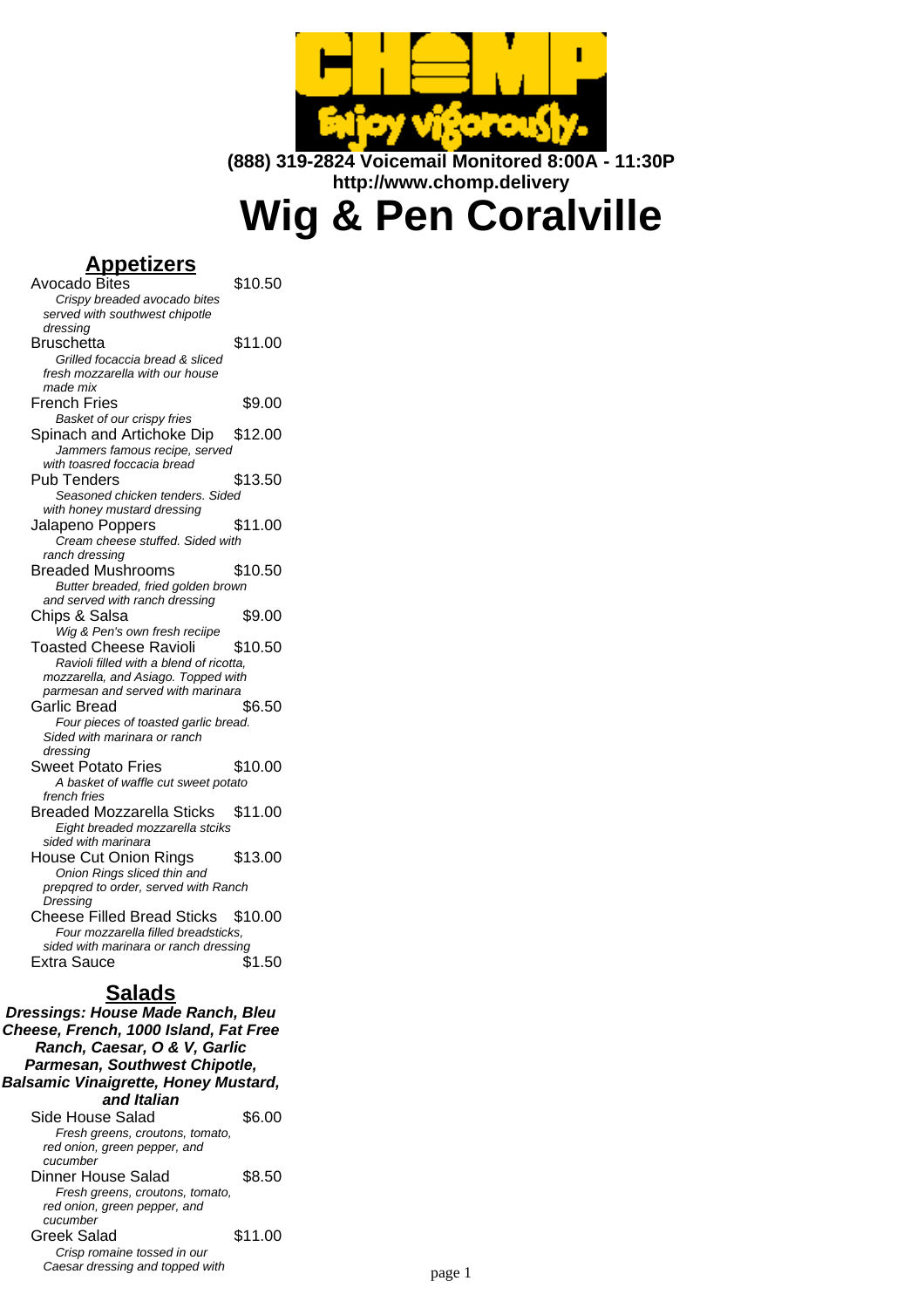cucumber, tomato, Kalamata olives, red onion and sprinkled with Feta cheese. Finished with a red wine vinaigrette Caesar \$10.00 Tossed romaine lettuce and croutons, sprinkled with shaved parmesan. Served with a warm breadstick Carthusian \$14.00 We take our Caesar salad and add a seasoned chicken breast, pasta and shaved parmesan. Served with a warm breadstick Grilled Chicken \$14.00 Marinated and grilled chicken breast on a bed of fresh greens. cucumber, tomato, red onion, croutons and black olives with your choice of dressing Cobb \$16.00 Bed of baby spinach with red onions and diced tomatoes. Topped with bacon, bleu cheese crumbles, a hard-boiled egg, & fried avocado slices for a bit of crunch. Finished with sliced grilled chicken & served with your dressing of choice Taco Salad \$13.00 Seasoned ground beef over fresh greens topped with black olives, cheddar cheese and diced tomatoes. Sided with our salsa, sour cream, and taco chips **Pasta** Lasagna  $\overline{\hspace{1.6cm}}$  \$14.00 Our own delicious recipe made with ground beef. Served with garlic bread Oven Baked Mac 'N Cheese \$10.00 House made and topped with mozzarella and panko bread crumbs baked in the oven Taco Mac 'N Cheese \$12.00 Taco sauce, seasoned ground beef, taco chips, fresh chopped lettuce, & diced tomatoes Buffalo Chicken Mac 'N Chee \$42.00 Red onions, diced tomatoes & a bit of cheddar Wigatoni \$14.00 Baked rotini and mostaccioli noodles topped with marinara and mozzarella, with mild or spicy sausage. Sided with two pieces of garlic bread. Vegetoni \$14.00 Baked rotini and mostaccioli noodles topped with marinara and mozzarella, with mushrooms, onions, and red peppers. Sided with two pieces of garlic bread. Chickatoni \$14.00 Baked rotini and mostaccioli noodles topped with mozzarella, with alfredo, chicken, red onion, and bacon. Sided with garlic bread. Mini Wigatoni **\$10.00** Baked rotini and mostaccioli noodles topped with marinara and mozzarella, with mild or spicy sausage. Sided with two pieces of garlic bread. Mini Chickatoni \$10.00 Baked rotini and mostaccioli noodles topped with mozzarella, with alfredo, chicken, red onion, and bacon. Sided with garlic bread. Mini Vegetoni  $$10.00$ Baked rotini and mostaccioli noodles topped with marinara and mozzarella, with mushrooms, onions, and red peppers. Sided with garlic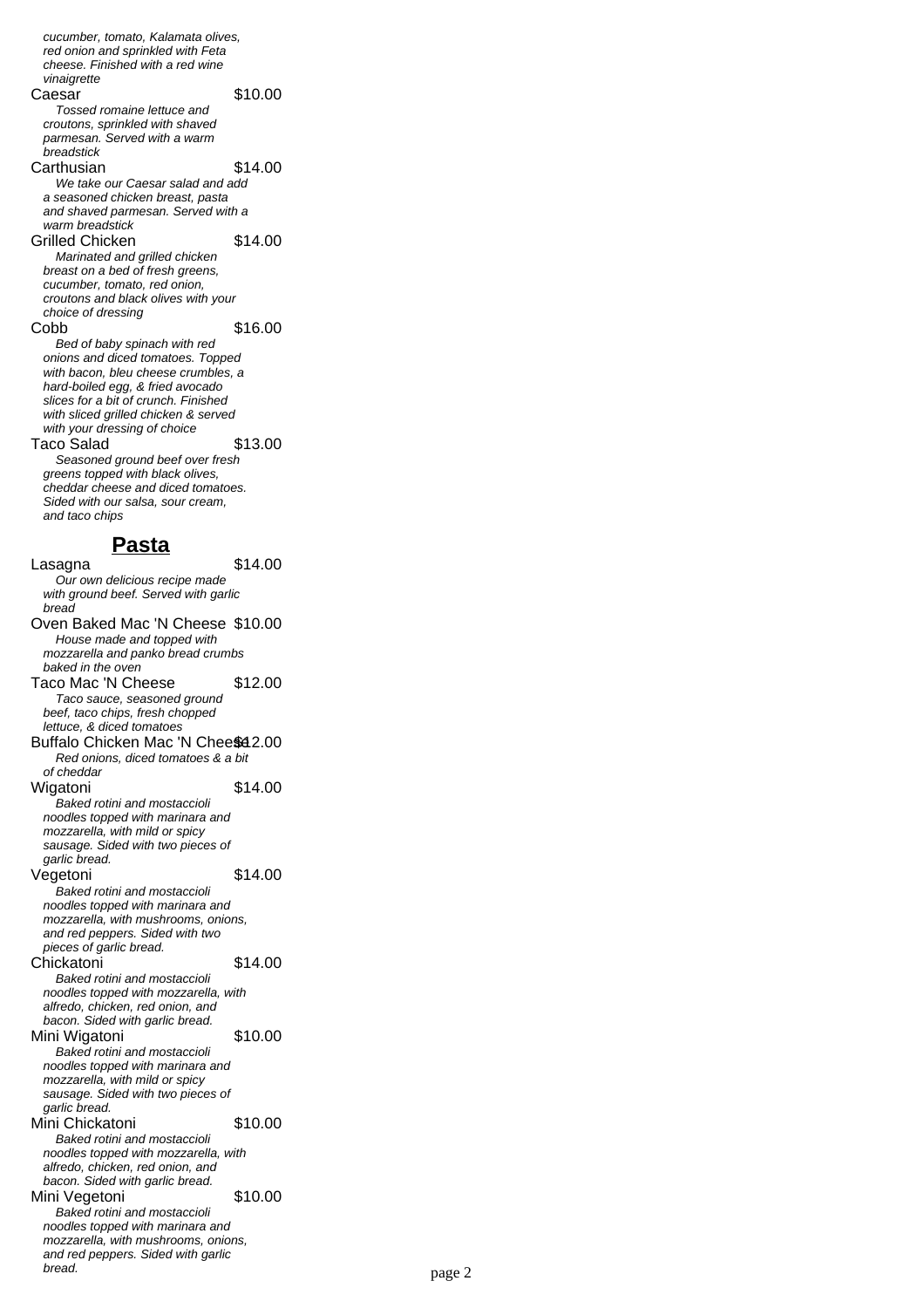## **Calzone**

**Traditional calzone fashioned from a 12" pizza crust. We load it up with mozzarella and up to a max of 3 toppings you choose from the pizza menu Remember- there is no sauce inside, so please choose a dipping sauce**

Calzone \$17.00

## **Sandwiches**

| All sandwiches sided with french fries                                        |  |  |
|-------------------------------------------------------------------------------|--|--|
| Prime Rib Dip<br>\$15.50                                                      |  |  |
| Thinly sliced & served on a toasted                                           |  |  |
| hoagie with swiss cheese. Sided with<br>au jus                                |  |  |
| \$13.00<br>Pork Tenderloin                                                    |  |  |
| A thick, juicy, hand-breaded pork                                             |  |  |
| tenderloin. Sided with lettuce, tomato                                        |  |  |
| and onion and served on a toasted                                             |  |  |
| bu.                                                                           |  |  |
| \$13.50<br>Fish & Chips                                                       |  |  |
| Two pub battered cod filets sided                                             |  |  |
| with cole slaw, fries and tartar                                              |  |  |
| <b>Grilled Chicken Sandwich</b><br>\$13.00                                    |  |  |
| Grilled 8oz chicken breast on a                                               |  |  |
| toasted bun with lettuce, tomato, and<br>onion                                |  |  |
| \$11.00<br>Veggie Burger                                                      |  |  |
| Chipotle flavored black bean patty                                            |  |  |
| served on a toasted bun. Sided with                                           |  |  |
| lettuce, tomato, and onion                                                    |  |  |
| \$13.00<br>Reuben                                                             |  |  |
| Lean corned beef, sauerkraut,                                                 |  |  |
| 1000 Island dressing and Swiss on                                             |  |  |
| caraway rye                                                                   |  |  |
| B. L. T.<br>\$11.50                                                           |  |  |
| Classic trio stacked on your choice<br>of white or marble rye with a touch of |  |  |
| mayonnaise                                                                    |  |  |
| <b>Turkey Club</b><br>\$13.00                                                 |  |  |
| Sliced turkey breast, cheddar, thick                                          |  |  |
| cut bacon, lettuce and tomato on                                              |  |  |
| whole wheat                                                                   |  |  |
| Italian Grinder<br>\$12.00                                                    |  |  |
| Spicy Italian sausage with                                                    |  |  |
| marinara, melted mozzarella and red                                           |  |  |
| peppers on a baked hoagie<br>Fish Sandwich<br>\$13.00                         |  |  |
| Two pieces of pub battered cod on                                             |  |  |
| a toasted bun, sided with tartar and                                          |  |  |
| tomato                                                                        |  |  |
| \$14.50<br>Pesto Chicken Sandwich                                             |  |  |
| Marinated grilled chicken breast                                              |  |  |
| topped with basil pesto, sauteed                                              |  |  |
| mushrooms and Swiss cheese on a                                               |  |  |
| toasted bun                                                                   |  |  |
| \$13.00<br>Pubber                                                             |  |  |
| Half-pound ground beef patty<br>grilled to medium well on a toasted           |  |  |
| bun. Lettuce, tomato, onion and                                               |  |  |
| pickles on the side                                                           |  |  |
| <b>Meatball Sub</b><br>\$12.50                                                |  |  |
| House made beef meatballs,                                                    |  |  |
| marinara, provolone and mozzarella                                            |  |  |
| on a toasted hoagie                                                           |  |  |
| <b>Grilled Cheese</b><br>\$9.00                                               |  |  |
| Your choice of American, cheddar,<br>Swiss, mozzarella, pepper jack, or       |  |  |
| provolone on marble rye                                                       |  |  |
|                                                                               |  |  |
| $V: J - M$                                                                    |  |  |

## **Kids Menu**

| For children 9 years and younger |        |  |
|----------------------------------|--------|--|
| please                           |        |  |
| Kids Tenders Basket              | \$8.00 |  |
| 3 chicken tenders with fries     |        |  |
| Noodles and Sauce                | \$8.00 |  |
| Choices: mac & choose marinara   |        |  |

| Choices: mac & cheese, marinara, |        |        |
|----------------------------------|--------|--------|
| butter/parmesan                  |        |        |
| Kid's Grilled Cheese             | \$8.00 | page 3 |
|                                  |        |        |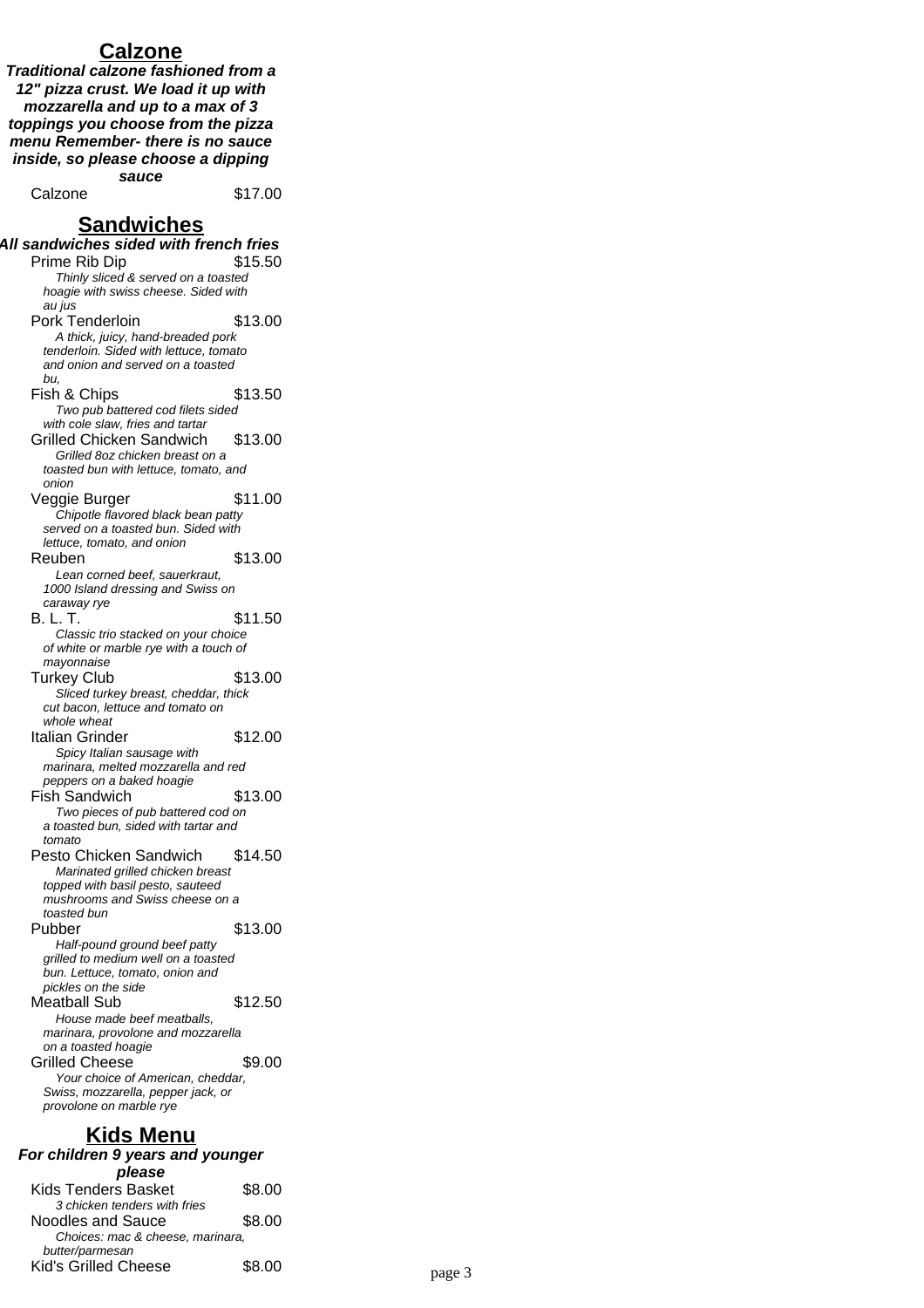American on white with fries Kid's Pizza  $$9.50$ Thin crust pizza sized right for the little ones, choose plain or one topping

# **Create Your Own Pizza**

10" Thin Crust - Cheese A traditional thin and crispy pizza cut into squares. Great plain or loaded up with your favorite toppings 12" Thin Crust - Cheese \$16.00 A traditional thin and crispy pizza cut into squares. Great plain or loaded up with your favorite toppings

14" Thin Crust - Cheese \$19.00 A traditional thin and crispy pizza cut into squares. Great plain or loaded up with your favorite toppings

10" Flying Tomato - Cheese \$16.00 A deep-dish version of our thin crust, loaded with extra cheese and fresh tomato slices on top

12" Flying Tomato - Cheese \$20.00 A deep-dish version of our thin crust, loaded with extra cheese and fresh tomato slices on top

14" Flying Tomato - Cheese \$23.00 A deep-dish version of our thin crust, loaded with extra cheese and fresh tomato slices on top

10" Chicago Style Stuffed - Cheese \$16.00

Stuffed deep dish pizza loaded with mozzarella and adorned with a chunkier "stuffed sauce" on top 12" Chicago Style Stuffed - \$20.00

Cheese

Stuffed deep dish pizza loaded with mozzarella and adorned with a chunkier "stuffed sauce" on top 14" Chicago Style Stuffed - \$23.00

Cheese

Stuffed deep dish pizza loaded with mozzarella and adorned with a chunkier "stuffed sauce" on top

# **Combination Pizzas**

Union Jack Italian sausage, pepperoni, fresh mushrooms, onions, & red bell peppers North Sider Spicy Italian sausage, pepperoni, banana peppers, red onions, & a bit of cheddar Greek Chicken Spinach, feta cheese, kalamata olives, red onions, chicken & artichoke hearts Pembroke Gardens Fresh mushrooms, black olives, onions, red & green peppers Spicy Hawaiian Spicy Italian sausage, Canadian bacon, fresh pineapple, red onions, diced jalapenos & diced tomatoes East Sider Ground beef, Canadian bacon, onions, green peppers, & black olives Twickenham Artichoke hearts, garlic, spinach, feta cheese, diced tomatoes & black olives **Combination Pizzas in**

## **Thin Crust or Flying Tomato Only** Taco Deluxe

Taco seasoned ground beef, medium picante base, cheddar & mozzarella, chopped lettuce, diced page 4